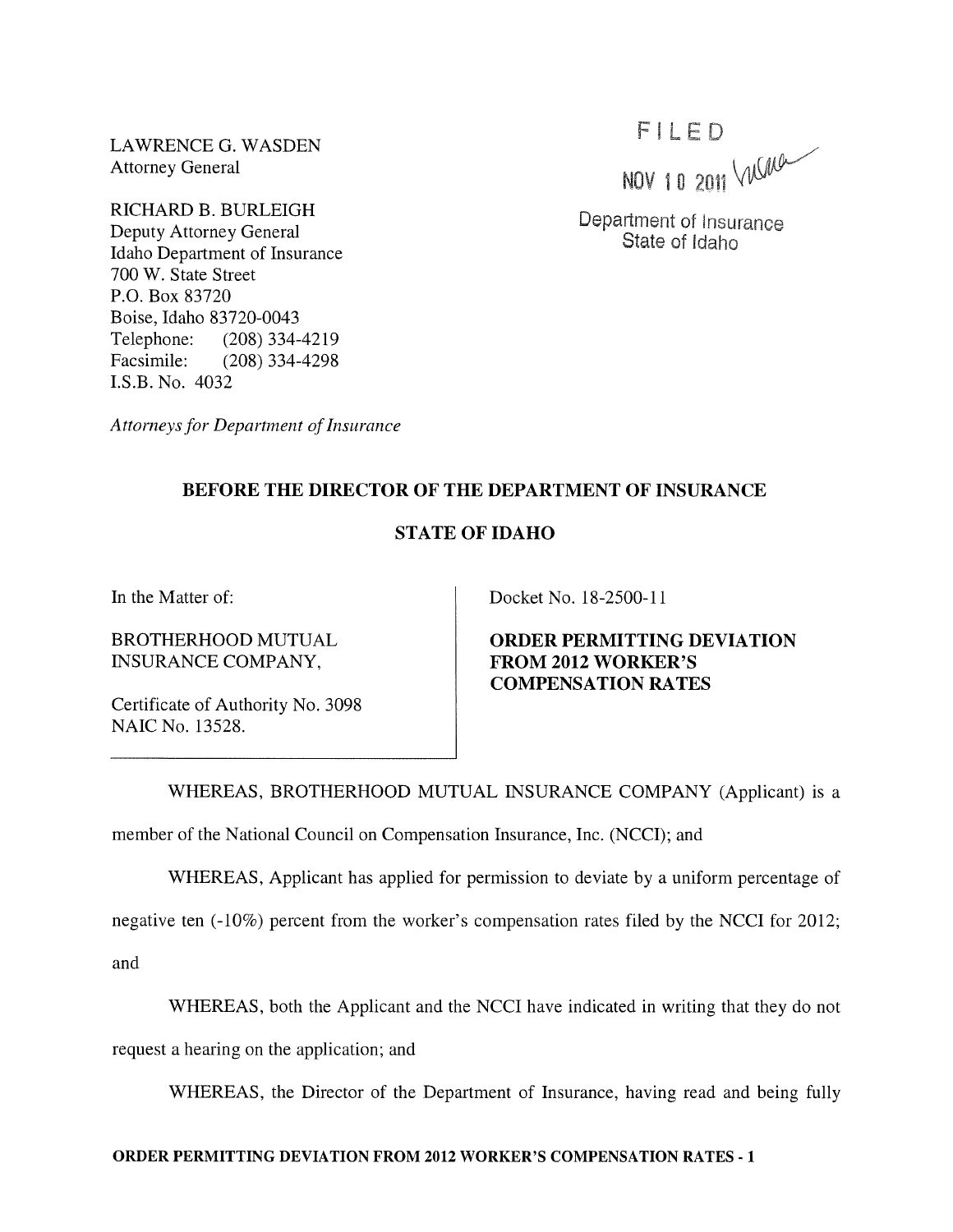apprised of the Applicant's request to deviate from the Idaho worker's compensation premium rates filed by the NCCI for 2012, has determined that the requested rate deviation is justified;

NOW, THEREFORE, IT IS HEREBY ORDERED that, pursuant to Idaho Code § 41- 1614, the Applicant's request for a uniform percentage deviation of negative ten (-10%) percent from the worker's compensation rates filed by the NCCI for 2012, exclusive of terrorism rates, is GRANTED. This deviation from the Idaho worker's compensation premium rates filed by the NCCI for 2012 shall take effect January 1, 2012, and shall remain in effect for one year from that date unless terminated sooner with the approval of the Director.

DATED this  $\sqrt{D_{\perp}^{2}t}$  day of November 2011.

STATE OF IDAHO DEPARTMENT OF INSURANCE

WILLIAM W. DEAL

Director

## NOTIFICATION OF RIGHTS

This is a final order of the Department. Any party may file a motion for reconsideration of this final order within fourteen (14) days of the service date of this order. The agency will dispose of the petition for reconsideration within twenty-one (21) days of its receipt, or the petition will be considered denied by operation of law. *See* Idaho Code § 67-5246(4).

Pursuant to Idaho Code §§ 67-5270 and 67-5272, any party aggrieved by this final order or orders previously issued in this case may appeal this final order and all previously issued orders in this case to district court by filing a petition in the district court of the county in which:

1. A hearing was held,